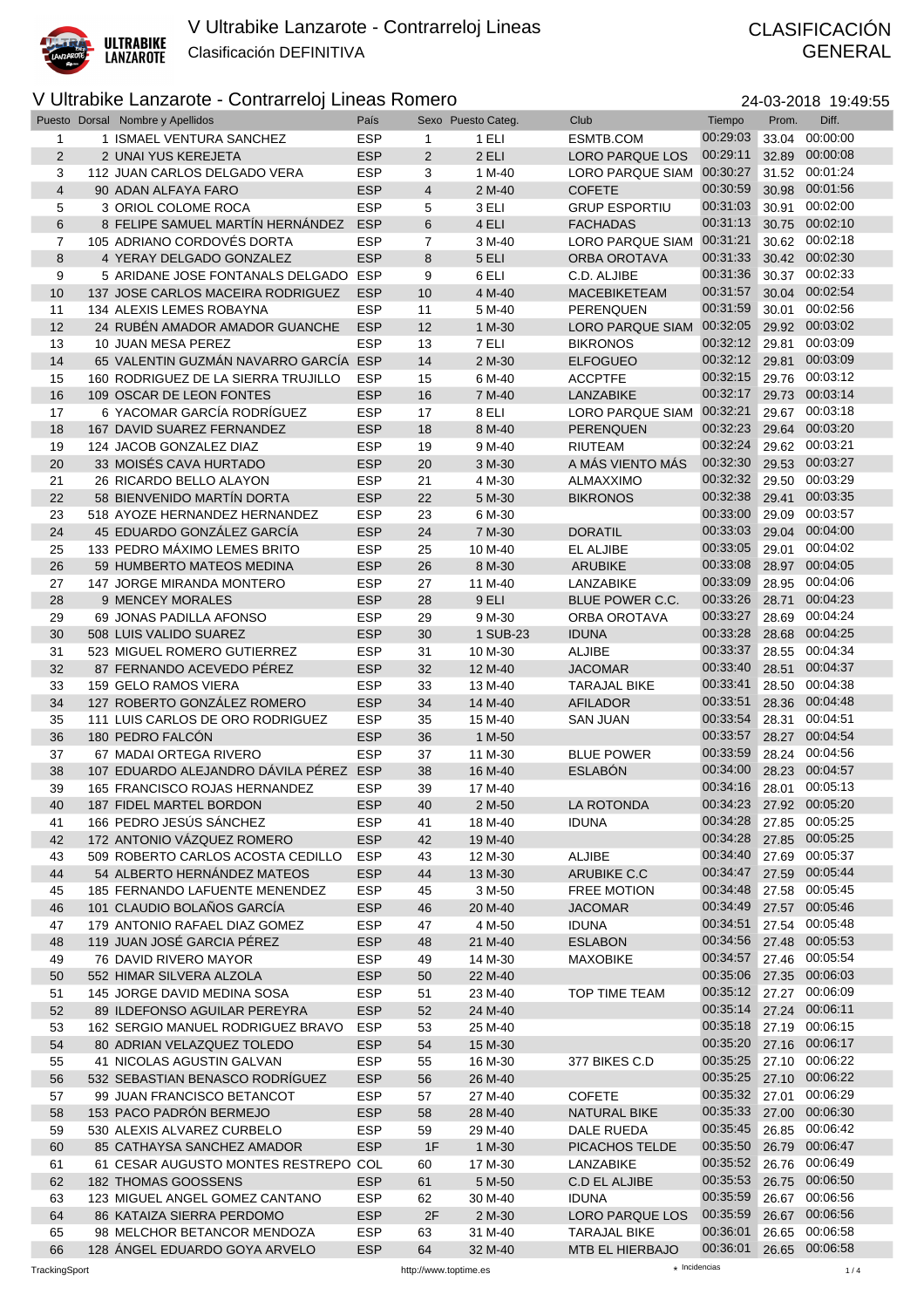|            | $Sn$ , $Sn$ , $Sn$ , $Sn$ , $Sn$ , $Sn$ , $Sn$<br>Puesto Dorsal Nombre y Apellidos | $-11100011011010$<br>País |            | Sexo Puesto Categ. | Club                 | Tiempo                              | $-1$ 00 $-0.10$<br>Prom. | <br>Diff.                        |
|------------|------------------------------------------------------------------------------------|---------------------------|------------|--------------------|----------------------|-------------------------------------|--------------------------|----------------------------------|
| 67         | 142 FRANCISCO MARTIN VENTURA                                                       | <b>ESP</b>                | 65         | 33 M-40            |                      | 00:36:03                            | 26.62                    | 00:07:00                         |
| 68         | 515 JOSE ALEXIS HEENANDEZ ALVAREZ                                                  | <b>ESP</b>                | 66         | 18 M-30            |                      | 00:36:05                            | 26.60                    | 00:07:02                         |
| 69         | 169 GREGORIO TACORONTE                                                             | <b>ESP</b>                | 67         | 34 M-40            | <b>BIKRONOS</b>      | 00:36:07                            | 26.58                    | 00:07:04                         |
| 70         | 34 RUDY CRESPO BETANCORT                                                           | <b>ESP</b>                | 68         | 19 M-30            |                      | 00:36:09                            | 26.55                    | 00:07:06                         |
| 71         | 114 JOSE DAVID DIAZ DORTA                                                          | <b>ESP</b>                | 69         | 35 M-40            | <b>GUAGÜEROS</b>     | 00:36:14                            | 26.49                    | 00:07:11                         |
| 72         | 505 JOSE DANIEL PERDOMO MORALES                                                    | <b>ESP</b>                | 70         | 2 SUB-23           |                      | 00:36:21                            | 26.40                    | 00:07:18                         |
| 73         | 50 JAVIER HERNANDEZ ABRANTE                                                        | <b>ESP</b>                | 71         | 20 M-30            | <b>DUNAMIS</b>       | 00:36:21                            | 26.40                    | 00:07:18                         |
| 74         | 535 MICKY GONZÁLEZ                                                                 | <b>ESP</b>                | 72         | 36 M-40            |                      | 00:36:21                            | 26.40                    | 00:07:18                         |
| 75         | 115 SERGIO ESPINO PADRÓN                                                           | <b>ESP</b>                | 73         | 37 M-40            |                      | 00:36:22                            | 26.39                    | 00:07:19                         |
| 76         | 561 JOSÉ ANTONIO MÉNDEZ MUÑOZ                                                      | <b>ESP</b>                | 74         | 6 M-50             | <b>LANZABIKE</b>     | 00:36:29                            | 26.31                    | 00:07:26                         |
| 77         | 100 BADEL BOLAÑOS BUENO                                                            | <b>ESP</b>                | 75         | 38 M-40            | <b>IDUNA</b>         | 00:36:33                            | 26.26                    | 00:07:30                         |
| 78         | 106 JESUS PATRICIO CURBELO CALERO                                                  | <b>ESP</b>                | 76         | 39 M-40            |                      | 00:36:36                            |                          | 26.22 00:07:33                   |
| 79         | 66 ANTIDIO ORTEGA RIVERO                                                           | <b>ESP</b>                | 77         | 21 M-30            | <b>D-ROUTE</b>       | 00:36:38                            | 26.20                    | 00:07:35                         |
| 80         | 170 JOSE RAMON TORRES MARTIN                                                       | <b>ESP</b>                | 78         | 40 M-40            |                      | 00:36:40                            | 26.18                    | 00:07:37                         |
| 81         | 143 MATEO MARTIN VENTURA                                                           | <b>ESP</b>                | 79         | 41 M-40            |                      | 00:36:41<br>00:36:44                |                          | 26.16 00:07:38<br>26.13 00:07:41 |
| 82         | 168 EMETERIO SUÁREZ GUERRA                                                         | <b>ESP</b>                | 80         | 42 M-40            | <b>VADEBICIS</b>     | 00:36:52                            |                          | 26.03 00:07:49                   |
| 83<br>84   | 19 ISABEL CAMPOS MARRERO<br>149 CARLOS MORALES QUINTANA                            | <b>ESP</b><br><b>ESP</b>  | 3F<br>81   | 1 ELI<br>43 M-40   | <b>ORBA OROTAVA</b>  | 00:36:53                            |                          | 26.02 00:07:50                   |
| 85         | 11 VICTOR FABIAN PEREZ GONZALEZ                                                    | <b>ESP</b>                | 82         | <b>10 ELI</b>      |                      | 00:36:56                            | 25.99                    | 00:07:53                         |
| 86         | 43 JACOB GARCIA SANTANA                                                            | <b>ESP</b>                | 83         | 22 M-30            | <b>SAN JUAN</b>      | 00:36:58                            | 25.96                    | 00:07:55                         |
| 87         | 40 JAVI FRAGIEL VERA                                                               | <b>ESP</b>                | 84         | 23 M-30            |                      | 00:37:02                            | 25.92                    | 00:07:59                         |
| 88         | 195 ALEJANDRO JORDAN RODRIGUEZ                                                     | <b>ESP</b>                | 85         | 1 JUN              |                      | 00:37:03                            | 25.91                    | 00:08:00                         |
| 89         | 146 JOSE MELO GARCÍA                                                               | <b>ESP</b>                | 86         | 44 M-40            | <b>CHINEJE</b>       | 00:37:06                            |                          | 25.87 00:08:03                   |
| 90         | 120 CARLOS JAVIER GARCÍA PULIDO                                                    | <b>ESP</b>                | 87         | 45 M-40            |                      | 00:37:10                            |                          | 25.82 00:08:07                   |
| 91         | 117 YVAN FALZÓN FUENTE                                                             | <b>ESP</b>                | 88         | 46 M-40            | <b>BIKRONOS</b>      | 00:37:11                            | 25.81                    | 00:08:08                         |
| 92         | 75 JOSUE RAMIREZ MARTIN                                                            | <b>ESP</b>                | 89         | 24 M-30            | <b>D-ROUTE</b>       | 00:37:14                            | 25.78                    | 00:08:11                         |
| 93         | 511 TOÑO CEDRÉS PÉREZ                                                              | <b>ESP</b>                | 90         | 25 M-30            |                      | 00:37:16                            | 25.76                    | 00:08:13                         |
| 94         | 525 FERNANDO ROMEN VAL DIAZ                                                        | <b>ESP</b>                | 91         | 26 M-30            |                      | 00:37:16                            | 25.76                    | 00:08:13                         |
| 95         | 524 JORGE ARMANDO SANTA                                                            | <b>ESP</b>                | 92         | 27 M-30            | LANZABIKE            | 00:37:18                            |                          | 25.73 00:08:15                   |
| 96         | 42 DANIEL GARCIA MONTELONGO                                                        | <b>ESP</b>                | 93         | 28 M-30            |                      | 00:37:20                            | 25.71                    | 00:08:17                         |
| 97         | 533 JOSE ISRAEL CARABALLO NIEVES                                                   | <b>ESP</b>                | 94         | 47 M-40            |                      | 00:37:22                            | 25.69                    | 00:08:19                         |
| 98         | 191 FRANCISCO JAVIER SUAREZ                                                        | <b>ESP</b>                | 95         | 7 M-50             | <b>BIKRONOS</b>      | 00:37:22                            | 25.69                    | 00:08:19                         |
| 99         | 110 VICTOR DE LEÓN TEJERA                                                          | <b>ESP</b>                | 96         | 48 M-40            |                      | 00:37:23                            |                          | 25.67 00:08:20                   |
| 100        | 135 LEODÁN LEÓN PÉREZ                                                              | <b>ESP</b>                | 97         | 49 M-40            |                      | 00:37:24                            |                          | 25.66 00:08:21                   |
| 101        | 52 LEBNI HERNÁNDEZ GARCÍA                                                          | <b>ESP</b>                | 98         | 29 M-30            |                      | 00:37:33                            | 25.56                    | 00:08:30                         |
| 102        | 121 JESÚS ALBERTO GARCÍA SALA                                                      | <b>ESP</b>                | 99         | 50 M-40            | C.C. ESLABÓN         | 00:37:33                            | 25.56                    | 00:08:30                         |
| 103<br>104 | 537 DANIEL HERNÁNDEZ SANTANA<br>104 VICENTE ALEXIS CASTELLANO                      | <b>ESP</b><br><b>ESP</b>  | 100        | 51 M-40            | <b>FREEMOTION</b>    | 00:37:34<br>00:37:36                | 25.53                    | 25.55 00:08:31<br>00:08:33       |
| 105        | 519 OLIVER LEON QUINTANA                                                           | <b>ESP</b>                | 101<br>102 | 52 M-40            | <b>MAXOBIKE</b>      | 00:37:40                            |                          | 25.48 00:08:37                   |
|            |                                                                                    | <b>ESP</b>                |            | 30 M-30<br>31 M-30 | <b>CLUB VEREDAS</b>  | 00:37:44 25.44 00:08:41             |                          |                                  |
| 106<br>107 | 29 OLIVERIO CABRERA GARCIA<br>68 CARLOS DAVID PACHECO QUINTERO                     | <b>ESP</b>                | 103<br>104 | 32 M-30            | ARISTA<br>PERENQUEN  | 00:37:44                            |                          | 25.44 00:08:41                   |
| 108        | 118 VICENTE GARCIA                                                                 | <b>ESP</b>                | 105        | 53 M-40            |                      | 00:37:47                            |                          | 25.40 00:08:44                   |
| 109        | 504 ALVARO GOYA RAMOS                                                              | <b>ESP</b>                | 106        | <b>11 ELI</b>      |                      | 00:37:50                            |                          | 25.37 00:08:47                   |
| 110        | 88 JUAN AFONSO RODRIGUEZ                                                           | <b>GBR</b>                | 107        | 54 M-40            |                      | 00:37:52 25.35 00:08:49             |                          |                                  |
| 111        | 82 LOURDES BETHENCOURT TRUJILLO                                                    | <b>ESP</b>                | 4F         | 3 M-30             | <b>IDUNA</b>         | 00:37:53                            |                          | 25.34 00:08:50                   |
| 112        | 73 RUBEN PONCELA AMOR                                                              | <b>ESP</b>                | 108        | 33 M-30            |                      | 00:38:00                            |                          | 25.26 00:08:57                   |
| 113        | 96 VICTOR HUGO BETANCOR ACOSTA                                                     | <b>ESP</b>                | 109        | 55 M-40            | <b>AFILADOR</b>      | 00:38:03                            |                          | 25.22 00:09:00                   |
| 114        | 122 FRANCISCO JAVIER GODOY                                                         | <b>ESP</b>                | 110        | 56 M-40            | <b>COFETE</b>        | 00:38:05                            |                          | 25.20 00:09:02                   |
| 115        | 502 YAPCY DIAZ GODOY                                                               | <b>ESP</b>                | 111        | <b>12 ELI</b>      |                      | 00:38:06                            | 25.19                    | 00:09:03                         |
| 116        | 156 JUAN PEDRO PEREZ DE LA CRUZ                                                    | <b>ESP</b>                | 112        | 57 M-40            |                      | 00:38:09                            |                          | 25.16 00:09:06                   |
| 117        | 47 SAMUEL GUERRA RIJO                                                              | <b>ESP</b>                | 113        | 34 M-30            |                      | 00:38:19                            |                          | 25.05 00:09:16                   |
| 118        | 190 ALBERTO SUAREZ GARCIA                                                          | <b>ESP</b>                | 114        | 8 M-50             |                      | 00:38:19                            |                          | 25.05 00:09:16                   |
| 119        | 152 DAVID ORTEGA BALLESTER                                                         | <b>ESP</b>                | 115        | 58 M-40            | ORBA OROTAVA         | 00:38:20                            | 25.04                    | 00:09:17                         |
| 120        | 113 JOSE VICENTE DIAZ CORUJO                                                       | <b>ESP</b>                | 116        | 59 M-40            |                      | 00:38:21                            | 25.03                    | 00:09:18                         |
| 121        | 62 DAMIAN MONZON VAN DER LOO                                                       | <b>ESP</b>                | 117        | 35 M-30            |                      | 00:38:28                            |                          | 24.95 00:09:25                   |
| 122        | 194 DANIEL GARCIA GONZÁLEZ                                                         | <b>ESP</b>                | 118        | 2 JUN              | ONCEDIENTES          | 00:38:29                            |                          | 24.94 00:09:26                   |
| 123        | 520 FRANCISCO JAVIER LUIS ARRAEZ                                                   | <b>ESP</b>                | 119        | 36 M-30            |                      | 00:38:34                            |                          | 24.89 00:09:31                   |
| 124        | 63 JORGE MORALES MELIAN                                                            | <b>ESP</b>                | 120        | 37 M-30            |                      | 00:38:38                            |                          | 24.84 00:09:35                   |
| 125        | 171 JUAN SALVADOR TRUJILLO ROCA                                                    | <b>ESP</b>                | 121        | 60 M-40            | <b>BLUEPOWER</b>     | 00:38:41                            | 24.81                    | 00:09:38                         |
| 126        | 72 JAVIER PÉREZ HERNÁNDEZ                                                          | <b>ESP</b>                | 122        | 38 M-30            |                      | 00:38:45                            |                          | 24.77 00:09:42<br>00:09:42       |
| 127        | 35 NACOR CRUZ AROCHA                                                               | <b>ESP</b>                | 123        | 39 M-30            | <b>BLUE POWER</b>    | 00:38:45                            | 24.77                    |                                  |
| 128        | 517 MIGUEL HERNANDEZ ALEMAN                                                        | <b>ESP</b>                | 124        | 40 M-30            |                      | 00:38:47 24.75 00:09:44<br>00:38:50 |                          | 24.72 00:09:47                   |
| 129<br>130 | 44 SIMON SAIMO GIL ABREU<br>79 CARMELO SOSA CASTELLANO                             | <b>ESP</b><br><b>ESP</b>  | 125<br>126 | 41 M-30<br>42 M-30 | <b>TOP TIME TEAM</b> | 00:38:56                            |                          | 24.65 00:09:53                   |
| 131        | 148 TOMÁS MIRANDA SIVERIO                                                          | <b>ESP</b>                | 127        | 61 M-40            | <b>GOMERA</b>        | 00:38:59                            |                          | 24.62 00:09:56                   |
| 132        | 188 MANUEL MARTIN VENTURA                                                          | <b>ESP</b>                | 128        | 9 M-50             |                      | 00:39:02                            |                          | 24.59 00:09:59                   |
| 133        | 542 JUAN FCO MARTÍN GONZÁLEZ                                                       | <b>ESP</b>                | 129        | 62 M-40            |                      | 00:39:06                            |                          | 24.55 00:10:03                   |
| 134        | 514 SAMUEL GUZMAN GONZALEZ                                                         | <b>ESP</b>                | 130        | 43 M-30            | 377BIKES             | 00:39:06 24.55 00:10:03             |                          |                                  |
| 135        | 70 DAVID PERDOMO                                                                   | <b>ESP</b>                | 131        | 44 M-30            |                      | 00:39:06                            |                          | 24.55 00:10:03                   |
| 136        | 131 MARCOS HERNÁNDEZ GUILLÉN                                                       | <b>ESP</b>                | 132        | 63 M-40            |                      | 00:39:11 24.50 00:10:08             |                          |                                  |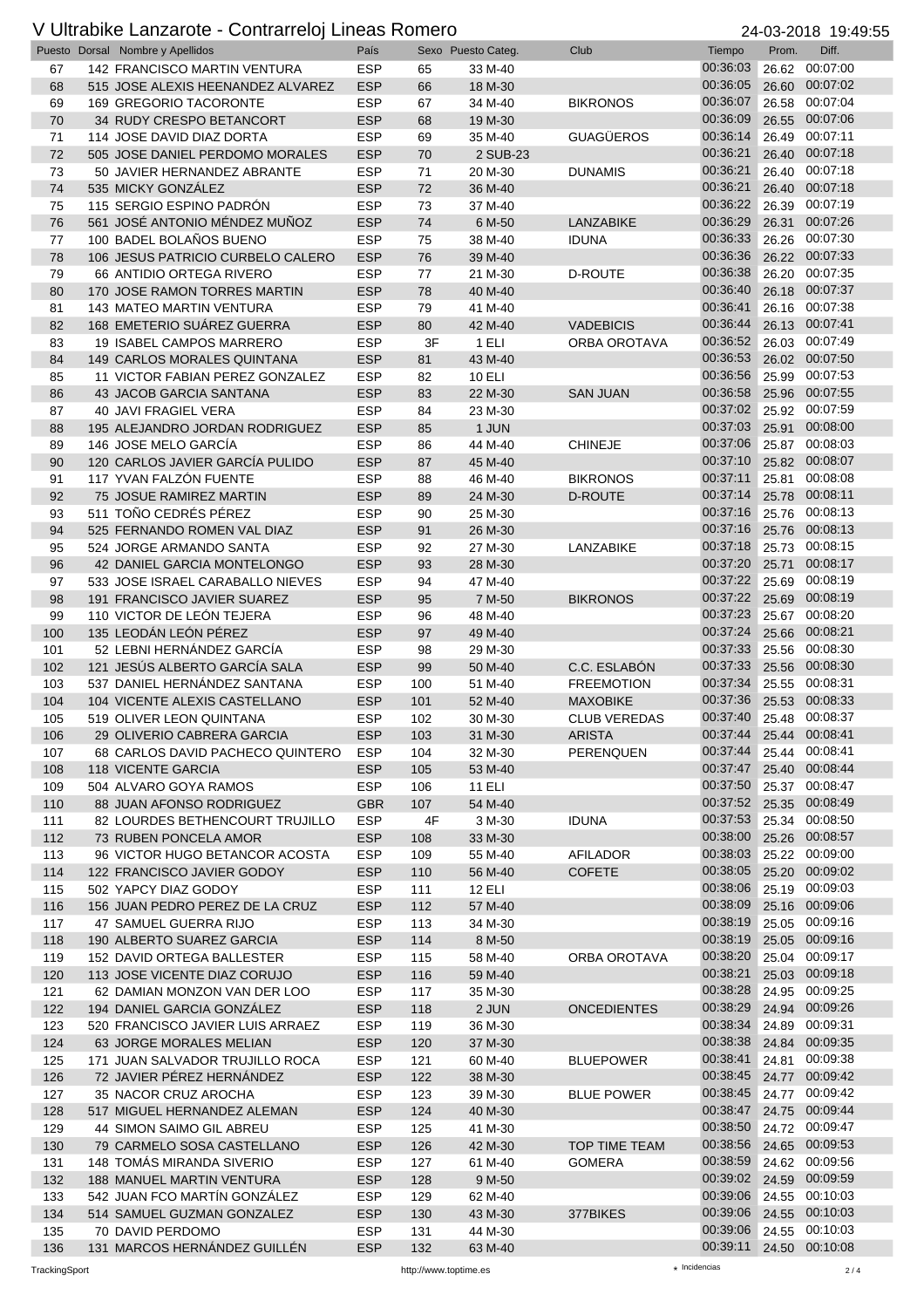|     | $\sim$ 0.000.00 Language contrariors Lineae remote<br>Puesto Dorsal Nombre y Apellidos | País       |     | Sexo Puesto Categ. | Club                       | Tiempo                  | $-1$ 00 $-0$ 10<br>Prom. | .<br>Diff.                       |
|-----|----------------------------------------------------------------------------------------|------------|-----|--------------------|----------------------------|-------------------------|--------------------------|----------------------------------|
| 137 | 161 DANIEL RODRIGUEZ                                                                   | <b>ESP</b> | 133 | 64 M-40            |                            | 00:39:12                | 24.48                    | 00:10:09                         |
| 138 | 151 MARCOS NAVARRO MUÑOZ                                                               | <b>ESP</b> | 134 | 65 M-40            | <b>BICITEL</b>             | 00:39:14                | 24.46                    | 00:10:11                         |
| 139 | 116 MARCIAL MIGUEL ESTEVEZ JORGE                                                       | <b>ESP</b> | 135 | 66 M-40            |                            | 00:39:16                |                          | 24.44 00:10:13                   |
| 140 | 37 FÉLIX DELGADO GONZÁLEZ                                                              | <b>ESP</b> |     | 45 M-30            |                            | 00:39:19                | 24.41                    | 00:10:16                         |
|     |                                                                                        |            | 136 |                    |                            | 00:39:24                |                          | 00:10:21                         |
| 141 | 164 JOSÉ FELIPE RODRÍGUEZ LORENZO                                                      | <b>ESP</b> | 137 | 67 M-40            |                            |                         | 24.36                    |                                  |
| 142 | 91 JOSE MARIA ALVAREZ LOPEZ                                                            | <b>ESP</b> | 138 | 68 M-40            | <b>TARAJAL BIKE</b>        | 00:39:25                | 24.35                    | 00:10:22                         |
| 143 | 144 JOSÉ ANTONIO MEDINA MOLINA                                                         | <b>ESP</b> | 139 | 69 M-40            |                            | 00:39:29                | 24.31                    | 00:10:26                         |
| 144 | 60 RUYMAN MENDEZ                                                                       | <b>ESP</b> | 140 | 46 M-30            |                            | 00:39:31                | 24.29                    | 00:10:28                         |
| 145 | 550 ALBERTO RODRIGUEZ TABARES                                                          | <b>ESP</b> | 141 | 70 M-40            |                            | 00:39:33                | 24.27                    | 00:10:30                         |
| 146 | 53 YERAY HERNANDEZ HERNANDEZ                                                           | <b>ESP</b> | 142 | 47 M-30            |                            | 00:39:37                | 24.23                    | 00:10:34                         |
| 147 | 56 RAYCO HERNANDEZ TORRES                                                              | <b>ESP</b> | 143 | 48 M-30            | GUAGUEROS C.C              | 00:39:39                | 24.21                    | 00:10:36                         |
| 148 | <b>141 ANDRES MARTIN VENTURA</b>                                                       | <b>ESP</b> | 144 | 71 M-40            |                            | 00:39:39                | 24.21                    | 00:10:36                         |
| 149 | 129 ANTONIO GUERRA RIJO                                                                | <b>ESP</b> | 145 | 72 M-40            |                            | 00:39:41                | 24.19                    | 00:10:38                         |
| 150 | 74 JORGE PUCCINI GIL                                                                   | <b>ESP</b> | 146 | 49 M-30            | <b>BIKRONOS</b>            | 00:39:41                | 24.19                    | 00:10:38                         |
| 151 | 46 HÉCTOR GONZÁLEZ LÓPEZ                                                               | <b>ESP</b> | 147 | 50 M-30            |                            | 00:39:51                |                          | 24.09 00:10:48                   |
| 152 | 154 ISRAEL SANTIAGO PEÑA RIVERO                                                        | <b>ESP</b> | 148 | 73 M-40            |                            | 00:39:52                | 24.08                    | 00:10:49                         |
| 153 | 20 MARIA CASANOVA FERNANDEZ                                                            | <b>ESP</b> | 5F  | 2 ELI              | <b>GRUP ESPORTIU</b>       | 00:39:52                |                          | 24.08 00:10:49                   |
| 154 | 14 SAMUEL SÁNCHEZ ALCAIDE                                                              | <b>ESP</b> | 149 | <b>13 ELI</b>      | LAHARBIKE                  | 00:39:53                |                          | 24.07 00:10:50                   |
| 155 | 81 ADRIÁN VIERA ALONSO                                                                 | <b>ESP</b> | 150 | 51 M-30            | <b>PICACHOS</b>            | 00:39:55                | 24.05                    | 00:10:52                         |
| 156 | 132 JUAN JESÚS HERNANDEZ MORALES                                                       | <b>ESP</b> | 151 | 74 M-40            |                            | 00:39:56                | 24.04                    | 00:10:53                         |
| 157 | 183 DIEGO HERNANDEZ GARCIA                                                             | <b>ESP</b> | 152 | 10 M-50            |                            | 00:40:01                |                          | 23.99 00:10:58                   |
| 158 | 507 JESUS TEODORO DIAZ GODOY                                                           | <b>ESP</b> | 153 | 3 SUB-23           |                            | 00:40:11                | 23.89                    | 00:11:08                         |
| 159 | 31 MARIO CALZADA                                                                       | <b>ESP</b> | 154 | 52 M-30            |                            | 00:40:16                |                          | 23.84 00:11:13                   |
| 160 | 48 JAVIER GUILLÉN ROMERO                                                               | <b>ESP</b> | 155 | 53 M-30            |                            | 00:40:21                |                          | 23.79 00:11:18                   |
| 161 | 51 CARLOS ALBERTO HERNANDEZ DIAZ                                                       | <b>ESP</b> | 156 | 54 M-30            |                            | 00:40:22                |                          | 23.78 00:11:19                   |
| 162 | 529 JACINTO ALFONSO RODRÍGUEZ                                                          | <b>ESP</b> | 157 | 75 M-40            |                            | 00:40:23                | 23.77                    | 00:11:20                         |
| 163 | 30 ANTONIO NAUZET CABRERA                                                              | <b>ESP</b> | 158 | 55 M-30            |                            | 00:40:25                |                          | 23.75 00:11:22                   |
| 164 | 513 ALEXIS GARCIA DÍAZ                                                                 | <b>ESP</b> | 159 | 56 M-30            |                            | 00:40:27                |                          | 23.73 00:11:24                   |
| 165 | 531 JUAN ANTONIO ARMAS ANDUEZA                                                         | <b>ESP</b> | 160 | 76 M-40            |                            | 00:40:45                |                          | 23.55 00:11:42                   |
| 166 | 139 JOSE CANDELARIA MARRERO SERPA                                                      | <b>ESP</b> | 161 | 77 M-40            | <b>BEMEKIS</b>             | 00:40:48                |                          | 23.52 00:11:45                   |
| 167 | 181 JOSE RICARDO FRAIZ                                                                 | <b>ESP</b> | 162 | 11 M-50            |                            | 00:40:55                | 23.46                    | 00:11:52                         |
| 168 | 560 CARLOS ANDRES HERNANDEZ LEON                                                       | <b>ESP</b> | 163 | 12 M-50            | <b>ESLABON</b>             | 00:41:00                | 23.41                    | 00:11:57                         |
| 169 | 558 DIEGO DE LA BARRERA GARCIA                                                         | <b>ESP</b> | 164 | 13 M-50            | A MÁS VIENTO MÁS           | 00:41:02                | 23.39                    | 00:11:59                         |
| 170 | 140 PEDRO FRANCISCO MARTIN SANCHEZ ESP                                                 |            | 165 | 78 M-40            |                            | 00:41:05                |                          | 23.36 00:12:02                   |
| 171 | 516 JONAY HERNANDEZ DIAZ                                                               | ESP        | 166 | 57 M-30            |                            | 00:41:07                |                          | 23.34 00:12:04                   |
| 172 | 541 DAVID MARANTE                                                                      | <b>ESP</b> | 167 | 79 M-40            |                            | 00:41:08                |                          | 23.33 00:12:05                   |
| 173 | 184 JAVIER ABDON JORDAN RODRIGUEZ                                                      | <b>ESP</b> | 168 | 14 M-50            |                            | 00:41:11                | 23.31                    | 00:12:08                         |
| 174 | 549 FERNANDO MANUEL RODRIGUEZ                                                          | <b>ESP</b> | 169 | 80 M-40            |                            | 00:41:13                |                          | 23.29 00:12:10                   |
| 175 | 173 GUSTAVO VERA GONZALEZ                                                              | <b>ESP</b> | 170 | 81 M-40            |                            | 00:41:14 23.28 00:12:11 |                          |                                  |
| 176 | 78 JONATHAN RODRÍGUEZ HERNÁNDEZ                                                        | <b>ESP</b> | 171 | 58 M-30            | INDALIN TF-24              | 00:41:16 23.26 00:12:13 |                          |                                  |
| 177 | 21 IRIOME MARRERO RODRIGUEZ                                                            | ESP        | 6F  | 3 ELI              | ORBA OROTAVA               | 00:41:20                |                          | 23.22 00:12:17                   |
| 178 | 554 LOLA FIESTAS PERDOMO                                                               | <b>ESP</b> | 7F  | 1 M-40             |                            | 00:41:22                |                          | 23.20 00:12:19                   |
| 179 | 94 SEBASTIAN BASAULTO ASTUDILLO                                                        | <b>ESP</b> |     | 82 M-40            |                            | 00:41:34                |                          | 23.09 00:12:31                   |
|     | 562 JUAN C. MORALES MEDEROS                                                            | <b>ESP</b> | 172 | 15 M-50            | <b>AGUIBIKE</b>            | 00:41:37                |                          | 23.06 00:12:34                   |
| 180 |                                                                                        |            | 173 |                    |                            | 00:41:37                |                          |                                  |
| 181 | 528 SERGIO ACOSTA DE LEON                                                              | <b>ESP</b> | 174 | 83 M-40            |                            | 00:41:40                |                          | 23.06 00:12:34                   |
| 182 | 157 JORGE PLASENCIA GARCÍA                                                             | <b>ESP</b> | 175 | 84 M-40            | <b>CINCUENTA Y TRES</b>    | 00:41:49                |                          | 23.04 00:12:37<br>22.95 00:12:46 |
| 183 | 77 DOMINGO OLIVER RIVERO RAMIREZ                                                       | <b>ESP</b> | 176 | 59 M-30            | <b>SAN JUAN</b>            |                         |                          |                                  |
| 184 | 57 ALEJANDRO HIDALGO CASTRO                                                            | <b>ESP</b> | 177 | 60 M-30            | <b>PICACHOS</b>            | 00:41:50                |                          | 22.94 00:12:47                   |
| 185 | 544 RAÚL MORENO GONZÁLEZ                                                               | <b>ESP</b> | 178 | 85 M-40            |                            | 00:41:53<br>00:41:53    |                          | 22.92 00:12:50                   |
| 186 | 130 CARLOS HERNANDEZ DE LA NUEZ                                                        | <b>ESP</b> | 179 | 86 M-40            | <b>SAN JUAN</b>            |                         |                          | 22.92 00:12:50                   |
| 187 | 108 DOMINGO DE LA PAZ ALFONSO                                                          | <b>ESP</b> | 180 | 87 M-40            | <b>ESLABON</b>             | 00:41:58                |                          | 22.87 00:12:55                   |
| 188 | 186 FERNANDO LEON MORENO                                                               | <b>ESP</b> | 181 | 16 M-50            |                            | 00:42:02                |                          | 22.83 00:12:59                   |
| 189 | 93 JUAN CARLOS BARBADILLA                                                              | <b>ESP</b> | 182 | 88 M-40            | <b>GUAGÜEROS</b>           | 00:42:02 22.83 00:12:59 |                          |                                  |
| 190 | 102 ANTONIO CABRERA GARCIA                                                             | <b>ESP</b> | 183 | 89 M-40            | <b>ARISTA</b>              | 00:42:05                | 22.81                    | 00:13:02                         |
| 191 | 546 MAGGIL PÉREZ FALCON                                                                | <b>ESP</b> | 184 | 90 M-40            |                            | 00:42:05                | 22.81                    | 00:13:02                         |
| 192 | 39 RAÚL DOMÍNGUEZ VIERA                                                                | <b>ESP</b> | 185 | 61 M-30            |                            | 00:42:05                | 22.81                    | 00:13:02                         |
| 193 | 539 JOSE JAVIER LUIS DONIZ                                                             | <b>ESP</b> | 186 | 91 M-40            |                            | 00:42:07                |                          | 22.79 00:13:04                   |
| 194 | 189 CELESTINO RODRIGUEZ BENITEZ                                                        | <b>ESP</b> | 187 | 17 M-50            |                            | 00:42:10                |                          | 22.76 00:13:07                   |
| 195 | 175 MONTSERRAT RODRIGUEZ ESPINO                                                        | <b>ESP</b> | 8F  | 2 M-40             | D-ROUTE BIKE CLUB 00:42:11 |                         |                          | 22.75 00:13:08                   |
| 196 | 553 CARLOS YANEZ PADILLA                                                               | <b>ESP</b> | 188 | 92 M-40            | <b>SAN JUAN</b>            | 00:42:11                |                          | 22.75 00:13:08                   |
| 197 | 192 JUAN P YANES                                                                       | <b>ESP</b> | 189 | 18 M-50            |                            | 00:42:11                |                          | 22.75 00:13:08                   |
| 198 | 559 ALVARO FERNANDEZ RODRIGUEZ                                                         | <b>ESP</b> | 190 | 19 M-50            |                            | 00:42:15                |                          | 22.72 00:13:12                   |
| 199 | 38 RAYCO DOMINGUEZ FALCON                                                              | <b>ESP</b> | 191 | 62 M-30            | LA ROTONDA                 | 00:42:30                |                          | 22.58 00:13:27                   |
| 200 | 563 FRANCISCO FERNANDO PEREZ CEJAS ESP                                                 |            | 192 | 20 M-50            |                            | 00:42:34                |                          | 22.55 00:13:31                   |
| 201 | 126 ÓSCAR GONZÁLEZ MIGUENS                                                             | ESP        | 193 | 93 M-40            |                            | 00:42:45                |                          | 22.45 00:13:42                   |
| 202 | 512 ALBERTO CID FERNANDEZ                                                              | <b>ESP</b> | 194 | 63 M-30            |                            | 00:42:46                |                          | 22.44 00:13:43                   |
| 203 | 36 CARLOS DE LA VEGA CAMPOS                                                            | <b>ESP</b> | 195 | 64 M-30            |                            | 00:43:09                |                          | 22.24 00:14:06                   |
| 204 | 136 FELIPE MANUEL LOPEZ LORENZO                                                        | <b>ESP</b> | 196 | 94 M-40            |                            | 00:43:11                |                          | 22.23 00:14:08                   |
| 205 | 28 ALEJANDRO BOLAÑOS BUENO                                                             | <b>ESP</b> | 197 | 65 M-30            | <b>MISERABLES</b>          | 00:43:14                |                          | 22.20 00:14:11                   |
| 206 | 174 BEATRIZ RODRÍGUEZ CABRERA                                                          | <b>ESP</b> | 9F  | 3 M-40             | <b>VADEBICIS</b>           | 00:43:15 22.19 00:14:12 |                          |                                  |